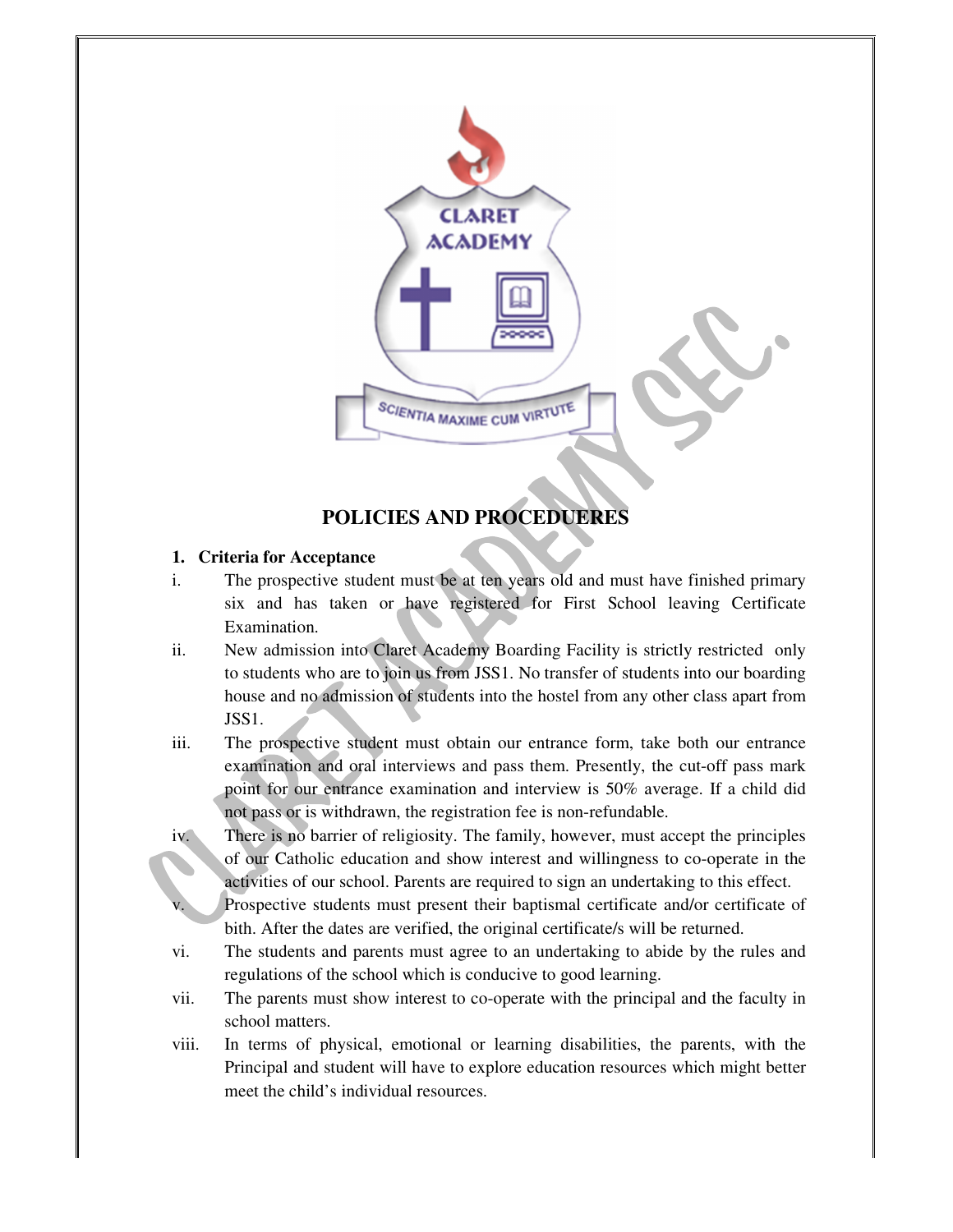## **2. Annual Registration Procedure**

- i. Registration of new students usually takes place in August or the first week of September each year. This is to enable us plan ahead for furniture, uniforms and other facilities to be provided for new intakes.
- ii. The Principal together with the Academic Deans will place the students in a class which best satisfies his/her individual needs. Placement will be determined by the result of our entrance examination and oral interview, a standardized achievement test as directed by the State and Archdiocesan Ministries of Education and/or report card from the previous schools.
- iii. As a rule, siblings are not placed in the same classroom or the same dormitory.
- iv. All documents and levies stipulated in the prospectus must be completely be submitted before registration and before any student is allowed into the hostel or into the classroom.

## **3. New Registrations**

- i. New families who wish to enroll their children into school will be directed to see the Principal who will request to see the report cards of pervious school, and any other pertinent information relative to the child's vital statistics.
- ii. Admissions are on open to students entering into JSS1 through SS2. All admissions take place starting from the beginning of the first term and runs through the middle of second term each academic year. No admissions in the third term.
- iii. Claret Academy does not admit students into SS3 and definitely no registration of external candidates for JSSCE, WAEC or NECO examinations.

# **4. Transfer from other Schools**

- i. Our school is open to all children subject to the limitations of available space, which creates good teaching and learning environments.
	- Students who have formerly attended other schools, will, after taking our entrance examinations will also upon acceptance, be evaluated to determine the best level for their learning.
- iii. Students coming into our school from other schools will be required to present their statements of result from previous school(s), a transfer certificate, a testimonial and/or written identification duly signed by the Principal of former school(s)
- iv. The parents request a transfer to our school from any other school, a conference will be held to determine the reasons for the transfer, and to ensure that such a transfer will be in the best interest of the child,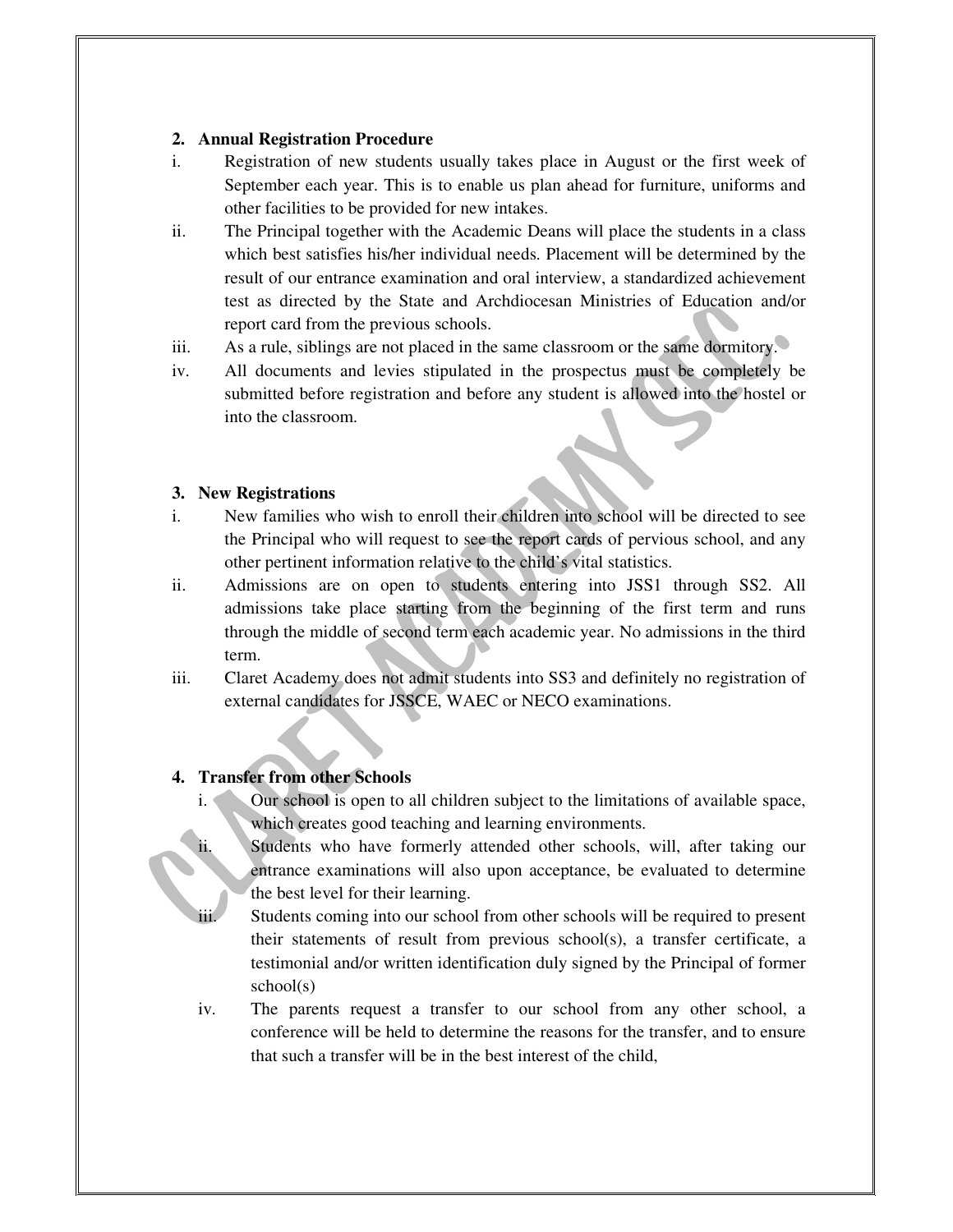#### **5. Attendance & Absenteeism**

## **a. Attendance**

- i. School gates are opened at 7:00am at which time supervision morning functions begin.
- ii. Our class day begins officially at 7:30am with the morning assembly.
- iii. Morning assembly begins at 7:30am and is followed by morning roll call at 8:00am.
- iv. Roll calls are done two times a day at the beginning of school and after the second break.
- v. Regular classes end at 1:30pm and extra lessons begin for all students at 2:00pm and school officially dismisses at 4:00pm
- vi. Lesson and lesson fees are compulsory for all students.
- vii. Holy mass is celebrated everyday for those in the boarding everyday at and is celebrated on Thursdays for all students at 2:00pm.s
- viii. Moral Instructions take place on Thursday before the mass.
- ix. Confession for students holds every Wednesday and or upon special request.
- x. Parents should try to arrange for all hospital appointments on the free days, during holidays, vacations, or after school; except in case of emergencies, when the child suddenly takes ill.

## **b. Absenteeism**

A student's absence from school interferes greatly with the student's academic and social progress. Attendance to school is, therefore, considered to be a preparation for future life skills, and regular attendance builds the character traits of reliability and responsibility.

Vacations and absence taken on regular school days are highly discouraged and frowned at by the school authorities because of interference with the student's academic and social progress.

- ii. Any day a child is sick or absent, the parent must inform the office (school administration ) before hand or come personally to report.
- iii. A signed and dated note explaining the absence is required upon the return to class. Examples include: cases of medical, dental, funeral ore other reasons during school times.
- iv. If a child has been absent for a week or more, a meeting/conference may be requested between the principal and the parents to determine the best educational approach to combat the student's excessive absence.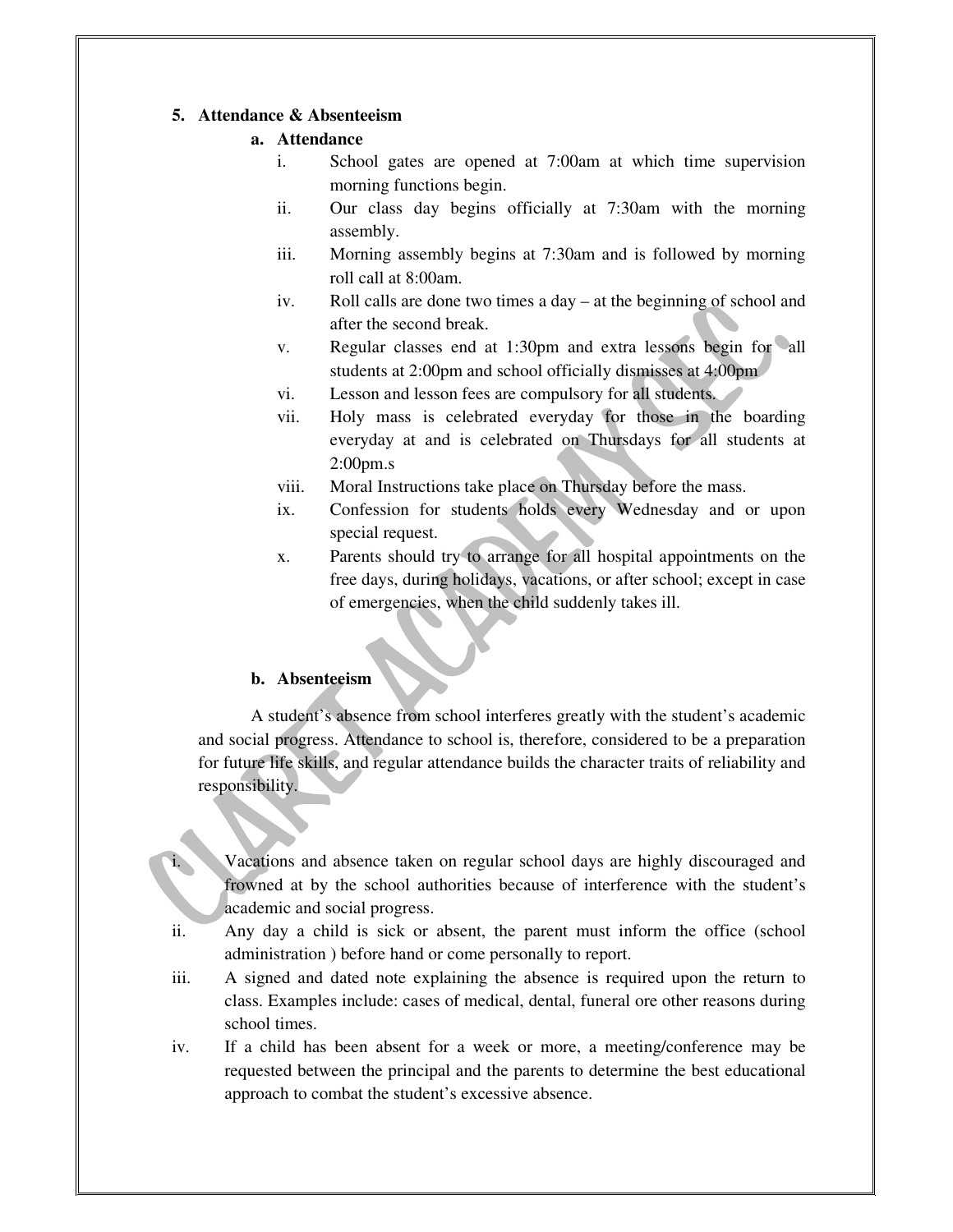v. Families are requested not to schedule vacation time during the regular school sessions. They should also ensure that their children and wards return to classes at the resumption day or end of break.

#### **6. Lateness**

- i. The school administration has the right to lock the school gate against late comers, or to turn back those students who come late without any good cause.
- ii. A student who arrives after 7:30am (beginning of morning assembly) will be given due punishment for late coming.
- iii. School gates are permanently closed at 7:45am and all those coming after then, unless with due permission, will not be allowed into the school compound for the whole day. School is not responsible for any student who is locked out because of the late coming.
- iv. If a student on account of good cause arrives after 7:45am he/she should report officially to the office and with a written note from the parents stating the reason(s) for his/her lateness. Parents can as well call the school office ahead of time (before 8:00am) if their ward will not be present for opening exercises.
- v. Attention of parents will be called when a student repeatedly comes to school late. Persistent late coming will lead to suspension and eventually to expulsion from school.

## **7. Early Dismissal**

- i. A dated and duly signed letter of request, written by the parent, should be brought to the School Office before 7:30am when a student needs to leave school before the normal dismissal time. After verification, the student will be given "early dismissal" slip. The student will present both the letter and the dismissal slip to the form teacher who will the return the dismissal slip to the student for verification of the receptionist and the security men.
- ii. In accordance with truancy laws, parents must come to the school to pick up their children for early dismissals.
- iii. For security purposes, once a student steps into the school, he/she must not go outside or cross the school gate unless with due permission and with a written note from the form teacher.
- iv. At end of the school day, classrooms are locked by the class prefects. Students should not expect to regain access without being accompanied by proper form teacher, classroom teacher or authorized school official.

#### **8. Class Interruptions**

- i. Classes are out of bound to parents and non-staff of the school.
- ii. Classes are not to be disturbed at any time during the school day.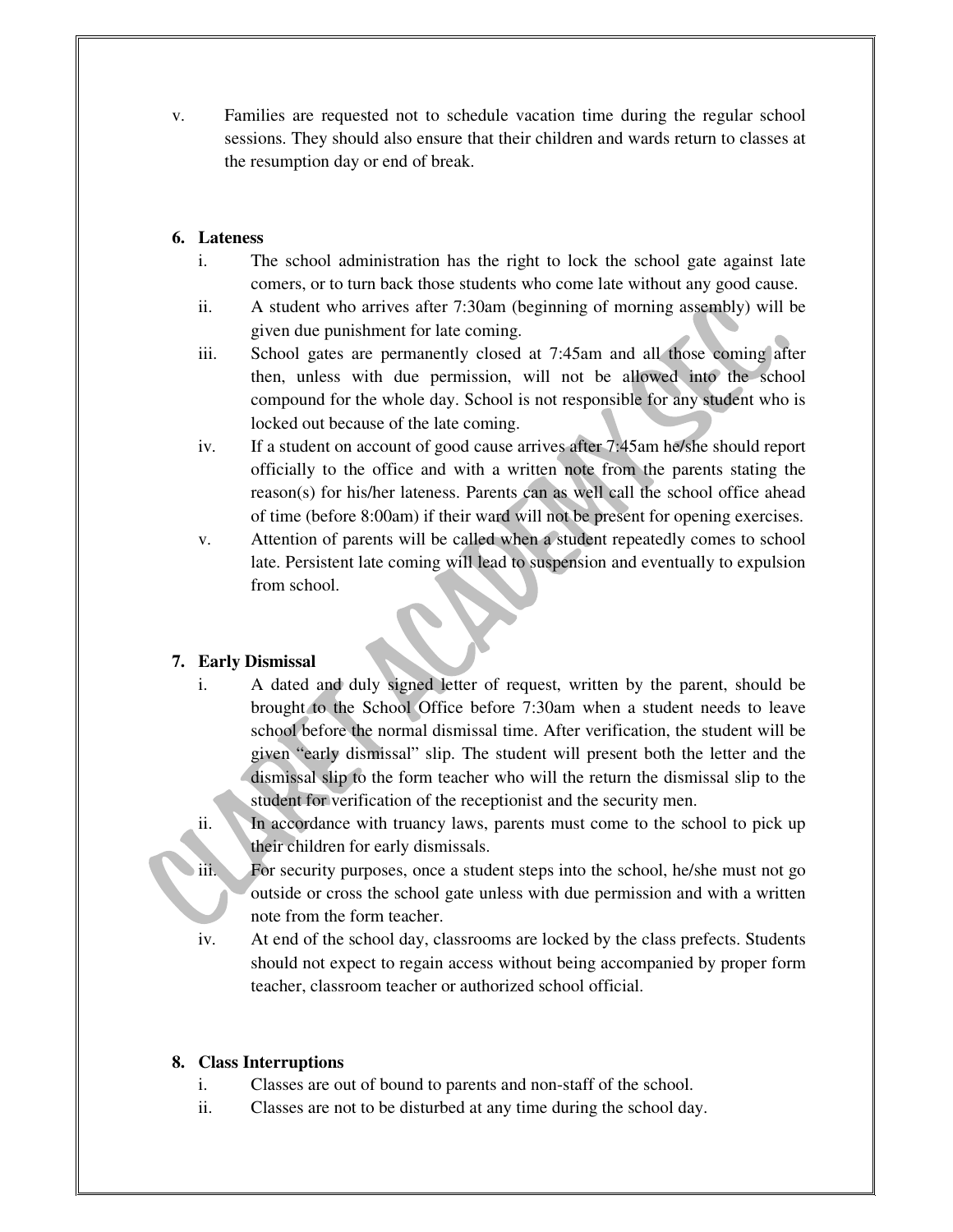- iii. Any form of celebration like birthday during school time should receive the approval of the school authority, and is done during break time,
- iv. Parent/guardians and other visitors are expected to stop and make enquiry at the reception desk.
- v. It is the responsibility of the receptionist to direct visitors to the appropriate places or to make contact with the persons sought for.
- vi. Items like books, papers, etc., to be given to a student by parents must be clearly marked with the student's name and should not be delivered to the classroom by parents, but through the receptionist.
- vii. If a parent wishes to talk with a teacher, an appointment must be made in advance, either through a call to the School Office or a written note to the teacher or principal.
- viii. If the appointment is for a serious issue that requires disciplinary action or legal procedures, it is important to inform the school management.
- ix. We request that parents report cases of abuse by employees to the management; instead of engaging in personal confrontation.

## **9. Closing of School**

Circumstances lime rainstorm, closure of roods, industrial actions or riots, or other hazardous conditions may lead to the canceling of school. Should this seem probable, school will be cancelled in the evening or early morning hours before the start of school, however pending when such information is received by the school.

#### **10. Textbooks, Workbooks, and Electronic Materials**

All textbooks, workbooks and exercise books recommended and provided by the sachool are to be paid for along with the other fees. It is the responsibility of the students and parents to make every effort to protect these materials.

- i. School books and learning or working materials lost or damaged by students must be paid for. A charge will be made at the rate of the school's purchase price.
- ii. All books, tapes and other analogue or digital storage resources borrowed from the school or its library or from teachers and workers must be returned on or when due. Those who fail to return such materials on time will be surcharged.
- iii. All materials or properties belonging to the school must be well taken care of; books must be covered at all times.

#### **11. Health Service Program.**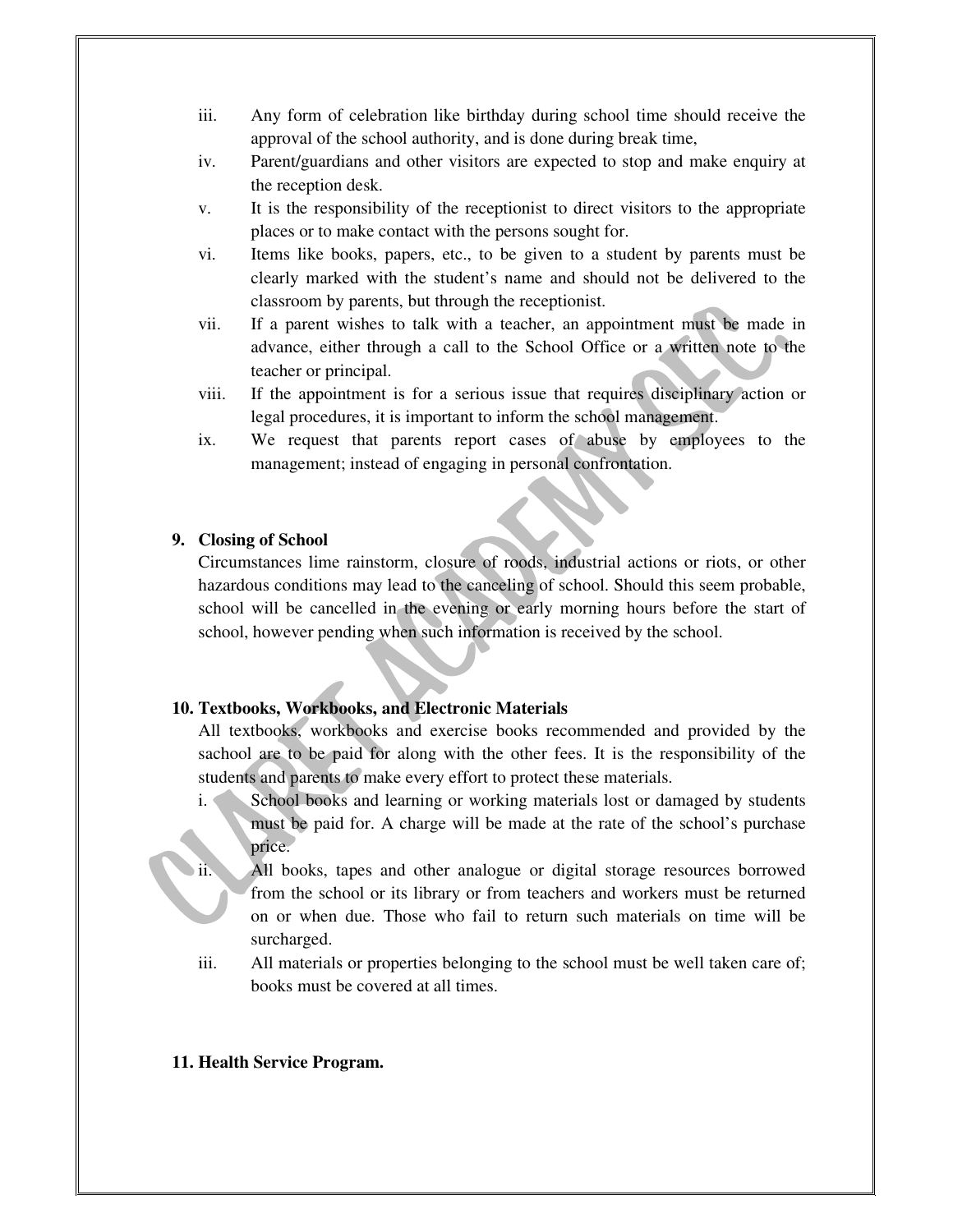Claret Academy sees it as essential need to make that the students are physically healthy in order to face their academic work. To this effect, a full time nurse is employed to take care of both the day and boarding students and our school clinic equipped for prompt and urgent health attention. In accordance with the recommendation of the School Board of our Province, all children are expected to have a complete physical examination upon entrance into school. All students are likewise required to be immunized according to state requirements. Data concerning immunization and medical record's update are necessary at the opening of school each year.

- i. School clinic monitors the health issues of students and administers first aid.
- ii. For minor injuries, such as cuts and abrasions that occur on the grounds, the school nursing staff will assess the injury and utilize first aid supplies to care for the child.
- iii. If injuries are serious, the Parent or the contact person will be contacted immediately. If the parent or emergency contact cannot be reached, the child will be taken to the nearest or most opportune hospital. Serious injury is defined as loss of consciousness, seizure, severe bleeding, difficulty in breathing, choking, broken arm or leg, or disorientation to surroundings (time, place and people).
- iv. If the injuries are life threatening, the child will be rushed to the hospital immediately, and parents will then be contacted.
- v. We do not allow students to take any medication/drug on their own at school. If medication absolutely "must" be given during school time, then notify the Principal and the form teacher, who will communicate such to the school nurse. Send only the correct dosage, marked with the child's name, dosage, time and parent's signature.
- vi. No student may ever carry medication on his/her person, bag, etc. All medications must be stored in the school clinic. Where it becomes necessary, such medication should be accompanied with the Doctor's directives.

# **12. Library/Reading Rooms**

Library and reading rooms are available for daily recreational readings and for reference and research. Absolute quite must be maintained, eating/drinking or group chatting is not allowed in the library and/or the reading room. Books are borrowed for one week. They may be renewed, however, the student must present the book to the librarian for renewal. Reference materials are circulated for class work overnight only. In the circulation of books and materials, preference is given to teachers and those in administration. Reference materials are not for borrowing.

i. Fined, as determined by the administration, are paid for overdue books and reference materials.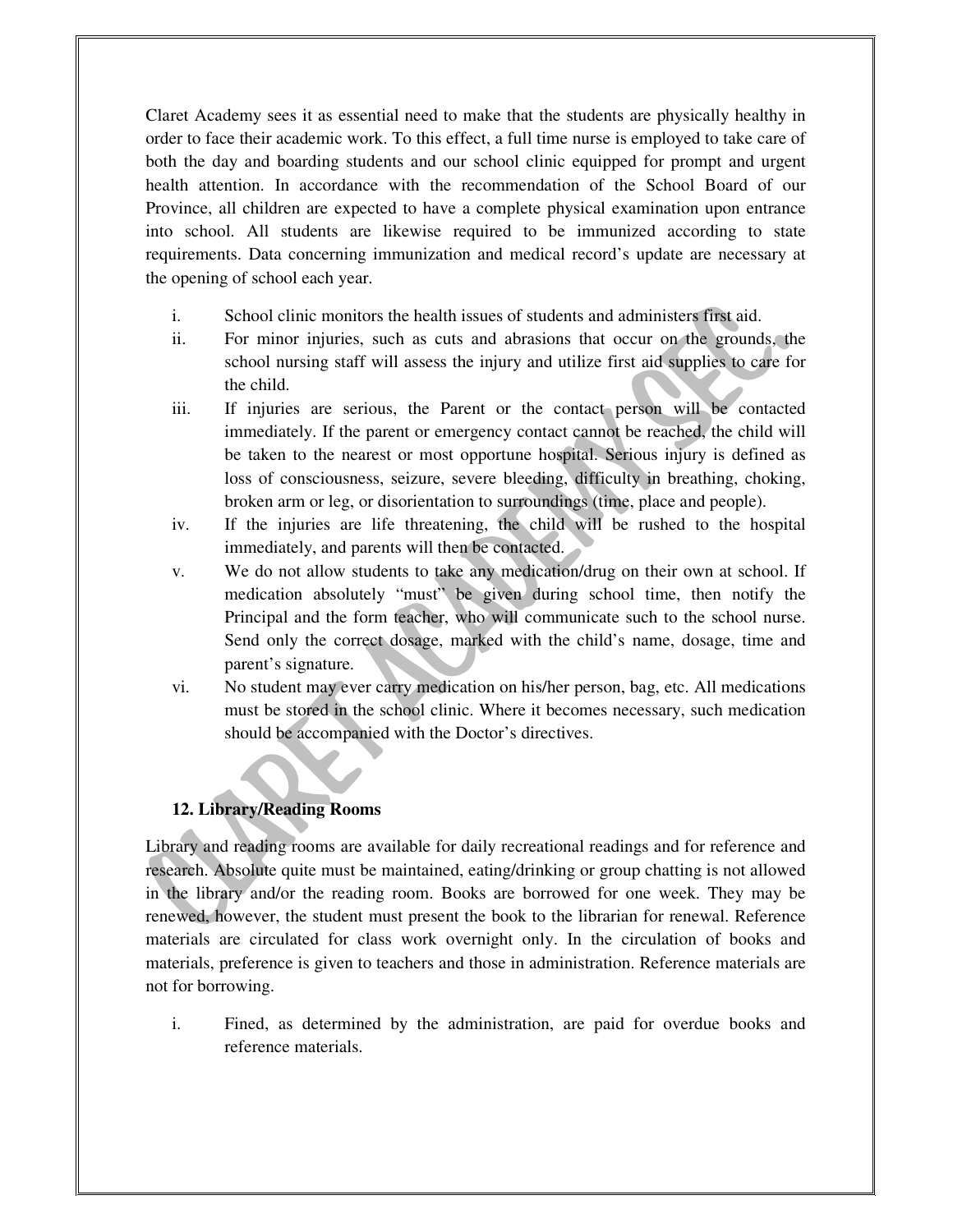- ii. Students are responsible for any undue damage to books during the time they have borrowed them. Students are also responsible for the lost books, based on the replacement value.
- iii. Usage of the Claret Library or reading room is restricted to its students and staff. Behavior conducive to research/reading is expected within the library at all times. Students will be denied library privileges for improper beharior.

# **13. Examinations and Evaluation Program**

- i. Any student entering or transferring into Claret Academy from another school is given a placement test to determine whether he/she is capable of doing meaningful studies in the class proposed by the parents. Pass mark for this test is an average of 50%.
- ii. Welcome back tests are conducted at the beginning of every term. This test starts at the first day of resumption of schools, graded and is included in the cumulative assessment of students.
- iii. Holiday quiz are given to students before they leave for vacations to keep them abreast with their studies at home. This text is submitted and graded when they return back to school.
- iv. Mid-term test are conducted before every mid-term break. Cumulative assessment tests are also given and results of these tests are combined with the terminal examination results to determine whether a student is promoted to the next class.
- v. Terminal examinations are given at the end of every term. Promotion to the next class is based on the cumulative result of first, second and third term examinations.
- vi. To qualify for promotion, a student is expected to make a 45% cumulative average result with a pass in English and Mathematics.
- vii. Any student who made the cumulative average score of 45% and above but failed English and/or Mathematics must re-seat that subject or else he/she will not be promoted to the next class.
- viii. Parents are sanctioned for non-collection of their child/ward termly progress result.

# **14. Retention or Class-Repeat Policy**

As educators, we are committed to giving our students, among other things, the best education possible. Briefly stated, our objective is adequately to equip our students with basic skills of learning. However, our students, urged and supported by their parents, must also be committed to learning and be open to receiving the best possible education for themselves. It is with deep interest and loving concern that we have adopted a policy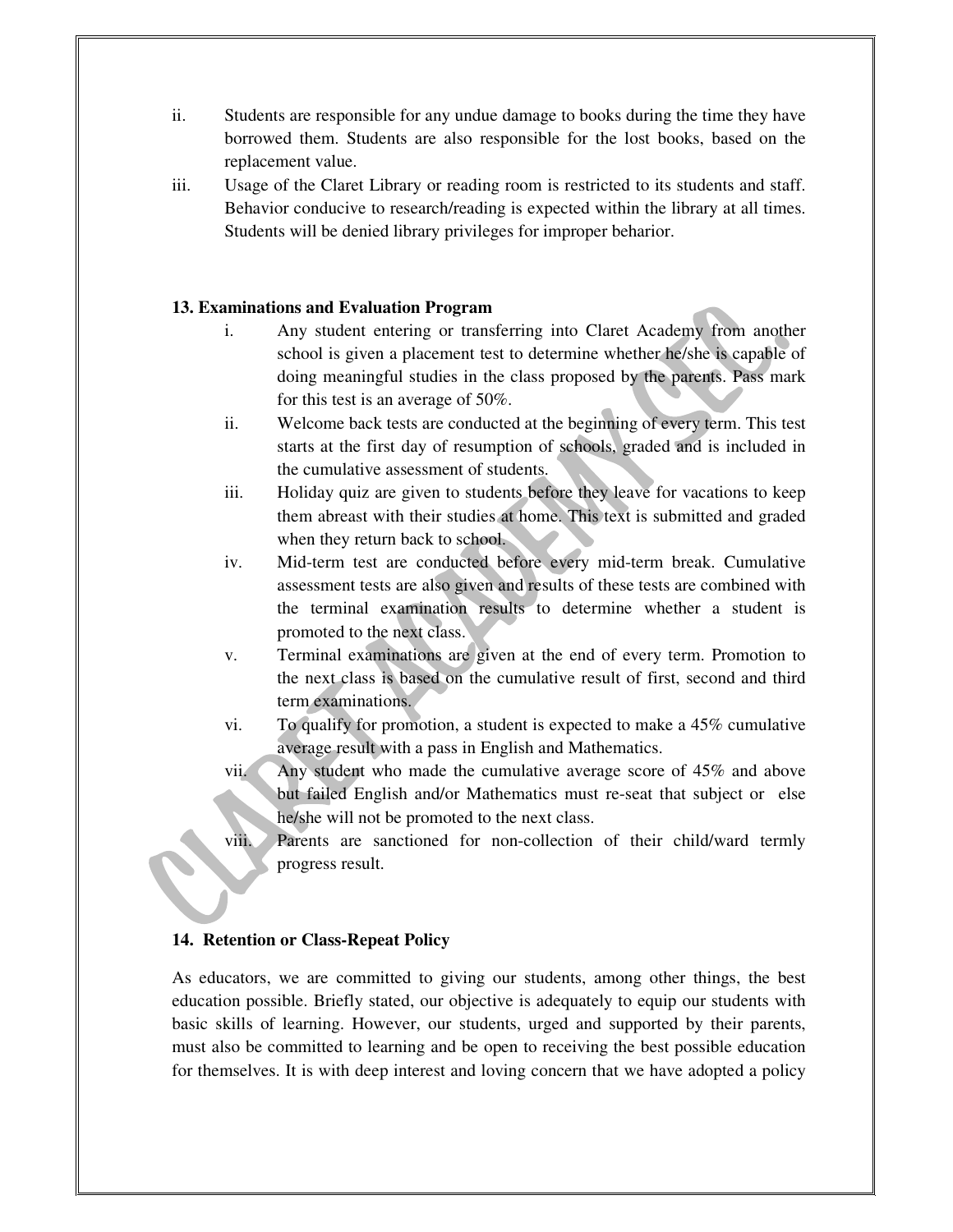of retention for those students who have not shown adequately that they are ready for the next grade.

- i. All our students are expected, through effort and attitude, to master basic minimum requirements for each grade level in all curriculum areas. No student who did not satisfy the promotional requirements of his/her current level is promoted to the next level.
- ii. Any student who failed to make up the promotional requirements or shows that he/she has not mastered the skills and curriculum contents of his/her class level has the option to repeat or withdraw.
- iii. A student is retained or allowed to repeat a particular grade level only once.
- iv. Decisions regarding retention or repeat of class will be made on an individual basis.

## **15. Withholding of Academic Records**

Claret Academy is not a free school. Tuition, levies and fees are charged for all students registered in Claret Academy, approved by the administration to the school. All families are expected to make tuition payment; failure to meet financial responsibilities has consequences.

- i. No school records, including results, will be released during the school year of after the school has ended when outstanding financial obligations are delinquent or unsatisfied.
- ii. A student will not be allowed to take end of term examinations if school fees are not paid and no special arrangements has been entered with the school on how to pay.
- iii In case where outstanding debts are involved, the school Bursary, with the approval of the Director, will stop the student from going to classes, and certain school functions will not be open to the student and his/her family.
- iv As agreed with the PTA, school fee drive is carried out after two weeks of resumption of school, every term. Defaulting students and their parents are responsible for missing classes.
	- v. Tuition assistance or scholarship is given once in a while to deserving students. The Provincial School Director in collaboration School Board determines when this is to be done with funds provided through agencies that provide help for the poor and deserving children.

## **16. Social Events**

a) Social Week Program: Immediately after Examinations each term and until vacation day is our social week. This is a one week of fun and social activities where students display their talents in various aspects of life – Dancing, drama, debates, quiz, cooking competition, public speech/entertainment, etc. This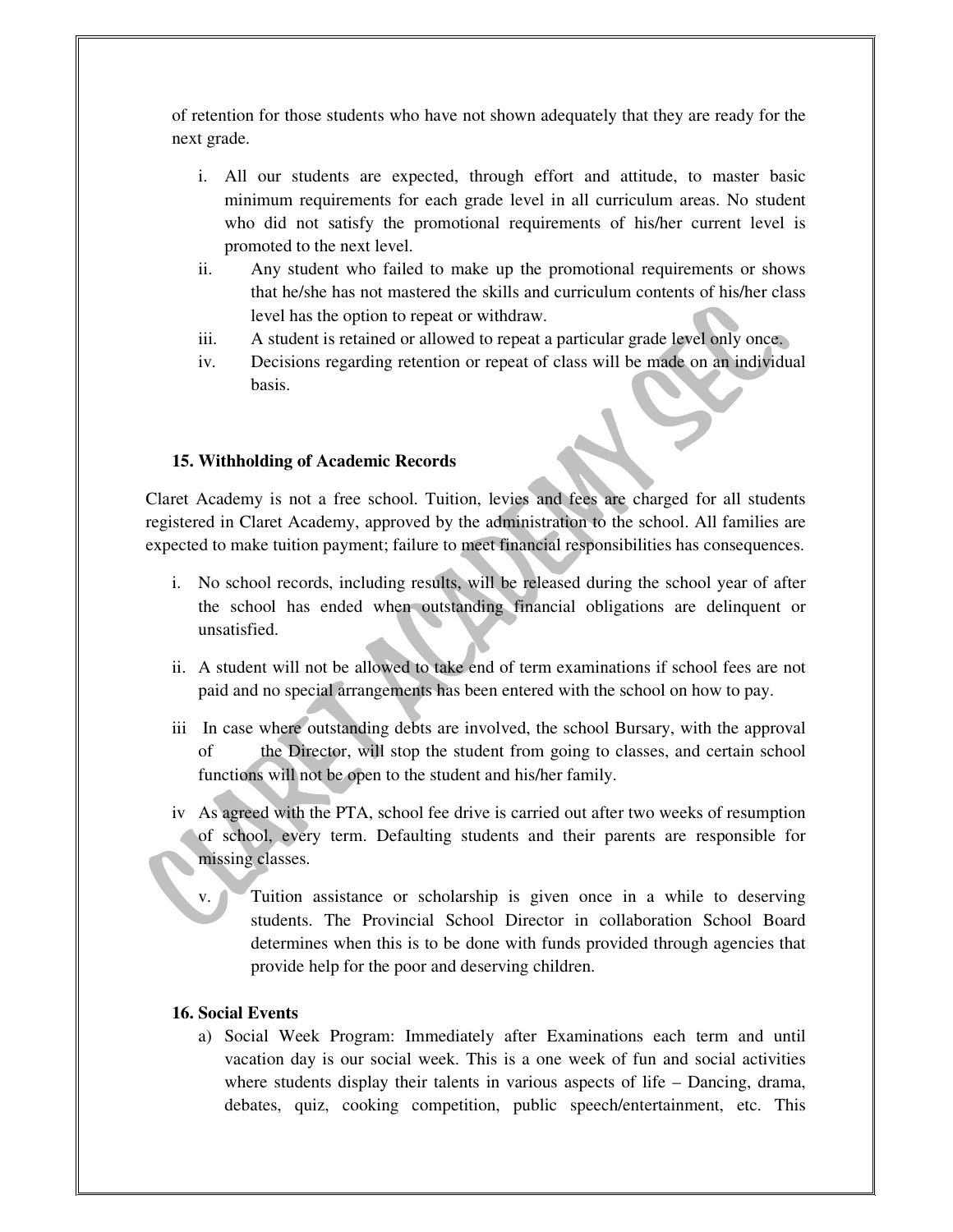program is for all students and constitutes an essential aspect of our extracurricular activities. School functionaries are in-charge of the planning and organization of this program, and it is monitored by the Dean of Students Affairs and the Games Master in consultation with the principal

- b) Catholic Holiday: Our school observes all major solemnities of the Church, e.g., Ascension, Claret Day (October 24, Feast of St. Anthony Claret), etc. When the occasion requires it, we take the day off from classes, to allow families to be together and celebrate the feasts. The school calendar specifies which feasts and celebrations are class-free days
- c) National Holiday: We also celebrate National holidays, especially those that celebrate special place of children and workers in our society; but as a Institution of a particular religious confession, we reserve the right to choose which national holidays conduce to our purposes and the philosophy of our establishment.
- d) Field Day: This is a class day, held out of doors, where students compete physically in a spirit of good sportsmanship, both singularly and in teams. This event occur when the departmental heads so determine. Teachers supervise the students during such competitions and events.
- e) Excursions or Field Trips: These are class visits to places of cultural or educational significance which give desired outcomes of such trips. The teachers prepare the students for the place that is to be visited and the things that are to be seen. Parents are notifies in writings concerning field trips, are asked to give permission for their children's participation in the trip, and for any other pertinent information needed. We try to arrange excursions for our children as occasion provides; to such places like radio, TV stations, bottling companies, big churches, industries, etc. The school reserves the right to deny a child the opportunity to go on an excursion as a disciplinary measure; and also if it is deemed that the child will be a danger to the welfare of other innocent children.
- f) Community Services: Service is our responsibility to the community in which we live. Service by students to the church community, the school community, the family community, and the neighborhood community is strongly encouraged and seen as the leaning ground for adult commitment to the supporting communities. The underlying principle of service is based on our love of God and of our neighbor. All students are encouraged to establish healthy relationship with each other and to offer assistance to others without compensation, over and above regular chores.